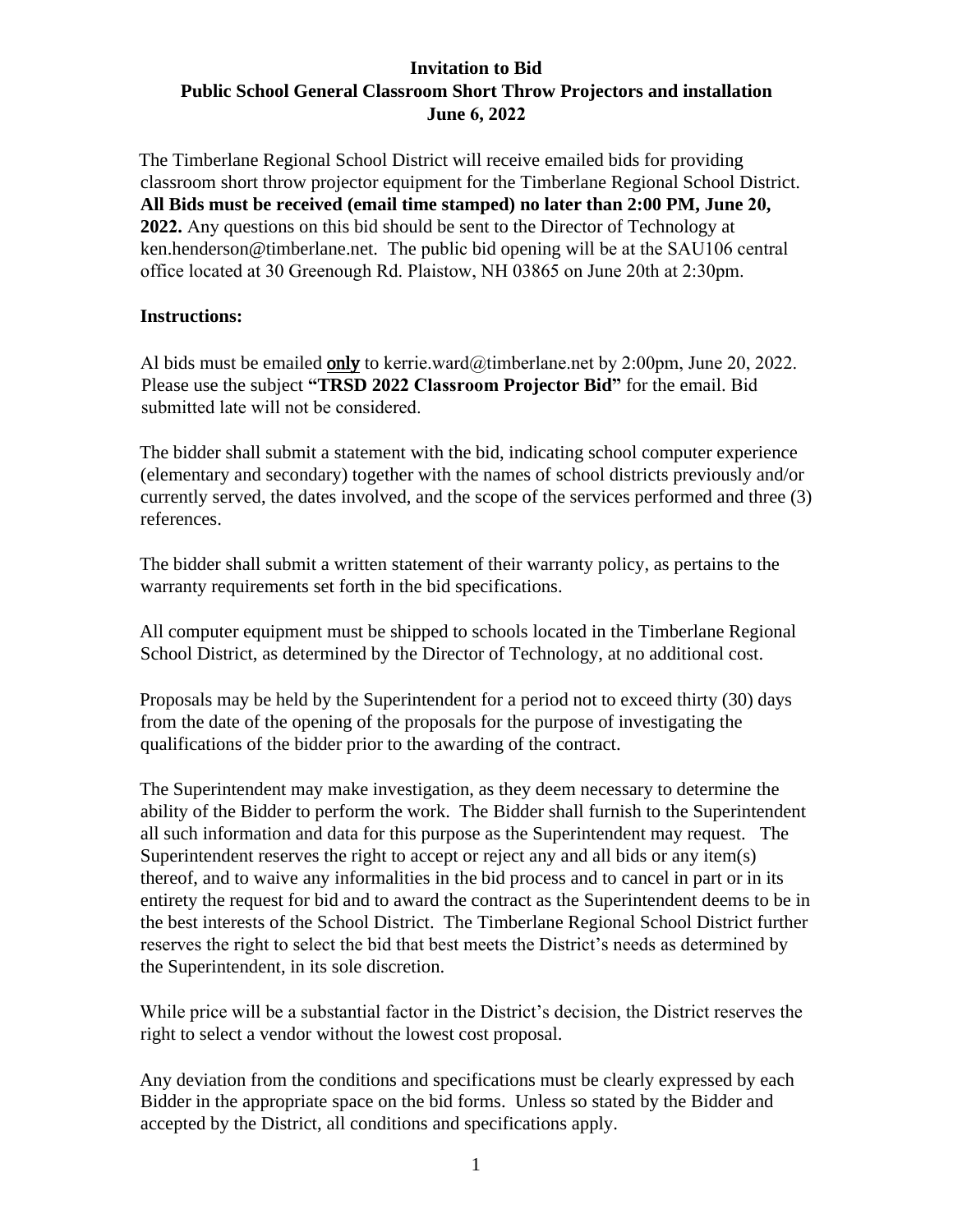Any fraudulent or inaccurate statements or willful concealment of relevant information by the Bidder are grounds for rejection of that bid and for the termination of any subsequent contract there from.

Bidders may not withdraw bids for thirty (30) days after bid opening. The district reserves the right to spilt up the equipment from the installation, i.e. use separate companies to provide the equipment and perform the install of said equipment.

The successful Bidder, hereinafter referred to as the contractor, shall be prepared to enter into a written contract with the Timberlane Regional School District within Thirty (30) days of written acceptance of the bid by the District.

## **The following is quantity desired and the minimum specifications required for the Classroom Computer Equipment**:

- Qty Component
- **35 Projectors** 
	- **Short throw or ultra short throw (wall mounted)**
	- **4,000 Lumens (white or color)**
	- **WXGA Display, project up to 100" diagonal**
	- **16:10 aspect ratio**
	- **Laser light source, 20K Hours**
	- **All short throw mounting hardware**
	- **LAN capable**
	- **HDMI**
	- **Audio lines in and out**

## **The following is a description of the installation portion of the bid:**

The bidder will install the 35 Epson Short Throw projectors across 7 schools in the district which comprise the towns of Atkinson, Danville, Plaistow, and Sandown, NH. The installation will include the mounting of the projector itself above the white board in the front (locations will be marked) of the classroom using the correct specifications provided by Epson. There will be an electrical outlet in place to mount the projector in front of (i.e. the outlet and power cord should not be visible after installation is complete. The bidder will also install 2- hdmi outlets for each projector, one near the projector itself for the projector to plug into and the other at a marked designated at the front of the class. This will provide a hdmi wall plug for someone to plug a laptop into to connect to the projector. The 2 hdmi outlets must be connected via inside the wall (i.e. no cords visible) or using wire molding. The bidder will be expected to provide all equipment for the hdmi cords and hdmi outlets to provide the scenario described above. The hdmi cord from the wall outlet to the laptop will be provided by the district.